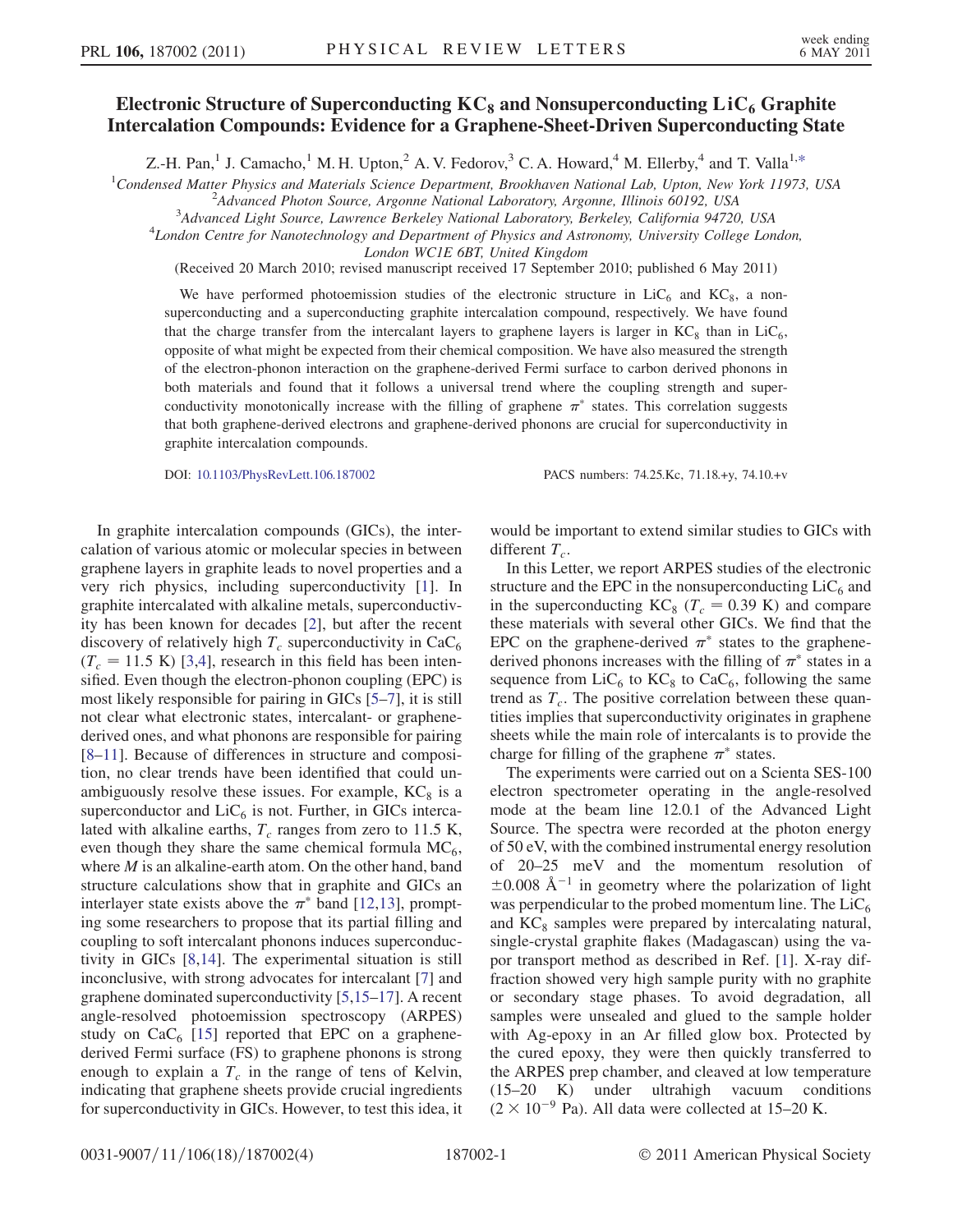Figure [1](#page-1-0) shows the ARPES spectra near the  $K$  point in the graphene Brillouin zone for  $LiC_6$  and  $KC_8$ . The upper panels (a) and (b) show the contours of photoemission intensity as a function of binding energy for a momentum line going through the  $K$  point. The intensity from a narrow interval  $(\pm 10 \text{ meV})$  around the Fermi level, representing the FS, is shown in the lower panels (c) and (d). The dispersing states are the graphene-derived  $\pi$  and  $\pi^*$  bands, as marked in Figs.  $1(a)$  and  $1(b)$ . In  $KC<sub>8</sub>$  the low energy band structure is essentially graphenelike, with  $\pi$  and  $\pi^*$ bands touching at the Dirac point [[16](#page-3-14)] which is shifted below the Fermi level due to doping. In  $LiC<sub>6</sub>$ , a sizable gap exists between the  $\pi$  and  $\pi^*$  band. The Dirac point is determined by extrapolating the linear part of the  $\pi^*$ dispersion at low binding energies to the  $K$  point. The arrows in Figs.  $1(a)$  and  $1(b)$  indicate the position of the Dirac point  $(E_D)$ , 0.825 eV and 1.35 eV for LiC<sub>6</sub> and KC<sub>8</sub>, respectively. It is clear from Fig. [1](#page-1-0) that the  $\pi^*$  band is filled more in  $KC_8$  than in  $LiC_6$  and that it forms a larger FS in the former material. The area enclosed by the FS (lower panels in Fig. [1\)](#page-1-0) is a direct measure of doping of graphene  $\pi^*$  states, i.e., of the charge transferred into the graphene sheets. The FS is determined from peak positions of

<span id="page-1-0"></span>

<span id="page-1-1"></span>FIG. 1 (color online). Photoemission spectra from  $\text{LiC}_6$  (a) and  $KC<sub>8</sub>$  (b) along the same momentum line in the graphene Brilluoin zone traversing the  $K$  point, as indicated by the arrows in panels (c) and (d). Lines represent the  $\pi$  and  $\pi^*$  bands. Arrows indicate the binding energy of the Dirac point. (c) and (d) Photoemission intensity from a narrow energy interval around the Fermi level ( $\omega = \pm 10$  meV), representing the graphene-derived  $\pi^*$  FS, for LiC<sub>6</sub> and KC<sub>8</sub>, respectively. Circles represent the MDC peak positions, while lines represent the tight-binding fits to the data, as described in the text.

momentum distribution curves (MDCs) at  $E_F$  (open circles) and compared to the 3rd nearest neighbor hopping tight-binding band structure (lines). In  $KC_8$ , the occupied FS area is 0.399  $\text{\AA}^{-2}$ , which corresponds to 0.11 electrons per graphene unit cell (GUC), or 44% of the nominal value of 0.25 for the complete charge transfer. In  $LiC_6$ , the occupied  $\pi^*$  (green circles and lines) FS area is 0.125  $\rm \AA^{-2}$ , corresponding to the doping of only 0.0344 electrons per GUC. This is far below the nominal value of 0.33 electrons per GUC.

The incomplete charge transfer into the graphene  $\pi^*$ states would suggest that the remaining charge occupies the so-called interlayer band. The occupation of the interlayer state has been recently reported in  $CaC<sub>6</sub>$  [\[18\]](#page-3-15), but the observed feature was very weak and broad. Even the graphene-derived  $\pi^*$  state was very broad and did not form an enclosed contour at the Fermi level, casting doubts on these results. Our experiments always show a relatively sharp  $\pi^*$  band that forms a well-defined FS. However, in  $MC<sub>6</sub>(M = Li, Ca, Ba)$  materials, in addition to the  $\pi^*$ band, we always see a broad feature at slightly higher binding energy that follows the  $\pi^*$  band, dispersing up-ward from the K point [Fig. [1\(a\)](#page-1-1)]. Farther from the K point, the broad feature loses intensity and its dispersion cannot be precisely traced. In  $CaC<sub>6</sub>$ , this feature is observable over a larger region of  $k$  space (Fig. 1 in [[15](#page-3-12)]). It is possible that this feature is a remnant of an interlayer band, smeared out by a disorder within the intercalant layers and folded into the K point of the graphene Brillouin zone. However, our measurements do not show any evidence of the interlayer band in the region from which it should be folded to the K point—the  $\Gamma$  point. We note that in pristine graphite the interlayer hopping  $t_{\perp}$  splits both  $\pi$  and  $\pi^*$  bands into the bonding and antibonding counterparts due to the AB stacking of graphene sheets. It would be tempting to assign the broad feature as a bonding  $\pi^*$  state, due to similarities in initial dispersion. However, all first stage GICs have the AA stacking of graphene sheets and such an assignment would be incorrect. On the other hand, in  $LiC_6$  and  $CaC_6$ the  $\pi^*$  band might be split due to the AB stacking of the intercalant (if there is not too much disorder in the intercalant sites). If this was indeed the case, the correct charge transfer to the graphene layers would be 0.0616 and 0.349 electrons per GUC, for  $LiC_6$  and for  $CaC_6$ , respectively.

Irrespective of these issues, our experimental observation that the doping of graphene sheets is larger in  $KC<sub>8</sub>$ than in  $LiC<sub>6</sub>$  is opposite of the expected nominal doping, but is in line with the existence of superconductivity in these materials:  $KC_8$  is a superconductor and  $LiC_6$  is not. In the following, we identify the reason for the correlation between superconductivity and doping of the graphene sheets. It is evident from Fig. [1](#page-1-0) that in both  $LiC_6$  and  $KC<sub>8</sub>$  an anomaly or a kink in dispersion of the  $\pi^*$  band occurs at approximately 0.165 eV below the  $E_F$ . This is a hallmark of the interaction of the electronic states with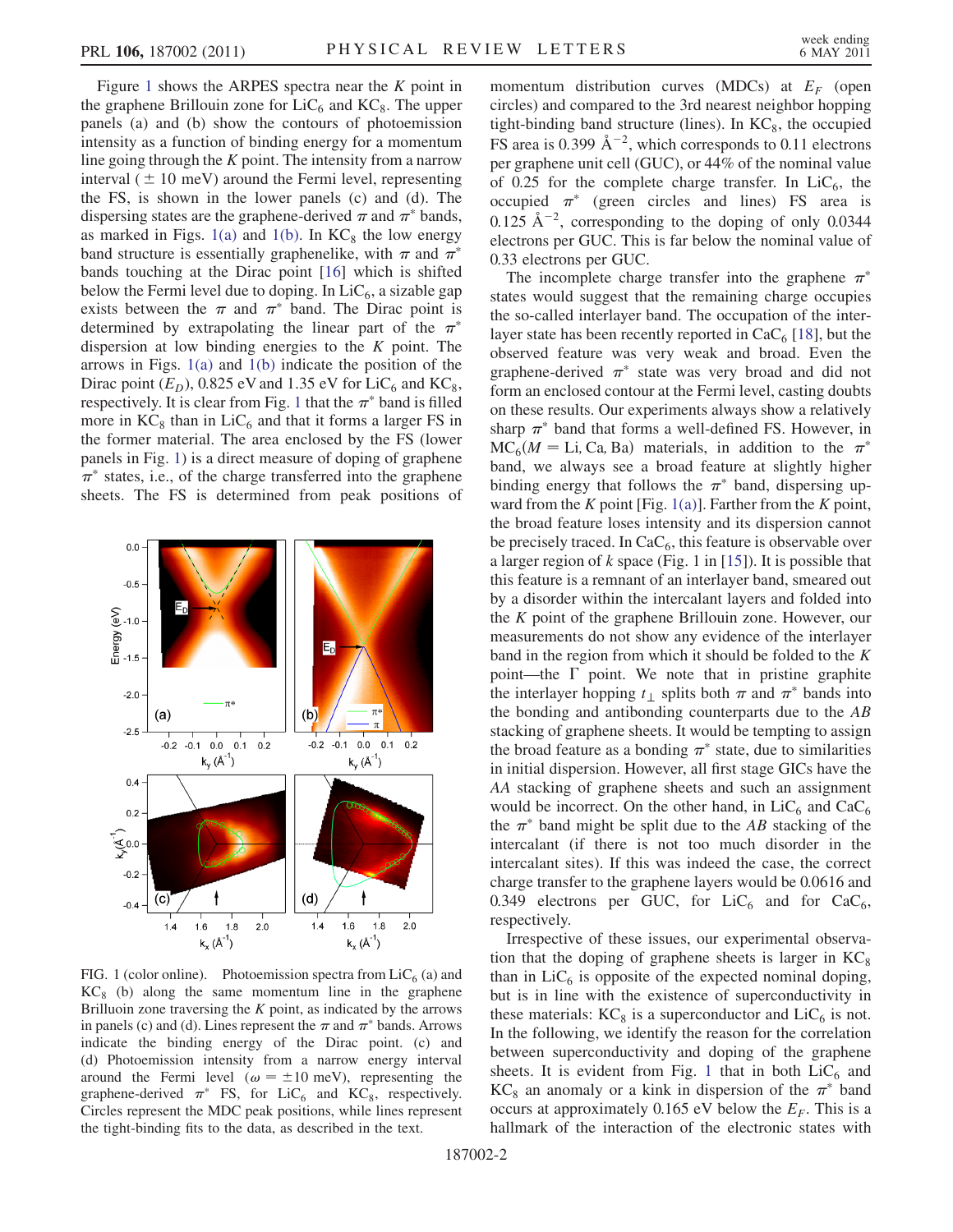phonons [[19](#page-3-16)] that have been previously observed in  $CaC<sub>6</sub>$ and  $KC_8$  [[15](#page-3-12),[16](#page-3-14)] and attributed to a coupling to graphene in-plane high-frequency phonons. To quantify the electronphonon coupling, we have used the standard MDC fitting procedure [[20](#page-3-17),[21](#page-3-18)] which uses a tight-binding dispersion as the starting approximation for the bare band and gives the real ( $Re\Sigma$ ) and imaginary (Im $\Sigma$ ) part of self-energy as fitting parameters. The bare band dispersion is then refined until the obtained  $\text{Re}\Sigma$  and  $\text{Im}\Sigma$  satisfy Kramers-Kronig transformations [\[22\]](#page-3-19). Panels (a) and (c) in Fig. [2](#page-2-0) show the Im  $\Sigma$  while panels (b) and (d) show Re  $\Sigma$  for both materials for several different locations on the FS, as indicated in figure.

 $Re \Sigma$  in both materials shows a peak at around  $-0.165$  eV, while Im $\Sigma$  shows a decrease below that energy, indicating a coupling to the phonon mode. The only phonons with such high energy are graphene-derived inplane phonon modes. A small variation in the energy at which  $\text{Re}\Sigma$  has a maximum at different points on the FS indicates a slight dispersion of the mode. We note that the sharp increase of  $\text{Re}\Sigma$  below 20 meV is an artifact of finite energy resolution of the experimental apparatus [\[23\]](#page-3-20). We have excluded the affected interval  $|\omega|$  < 20 meV from the considerations and any fine structure, related to a possible coupling to the intercalant modes, is out of our detection limits. However, the lack of broadening of the  $\pi^*$  states with increasing temperature over the range of 15 K  $\leq T \leq$ 200 K suggests that the low energy modes play an insignificant role and that the EPC is dominated by the graphene-derived high-frequency modes.

<span id="page-2-0"></span>

<span id="page-2-1"></span>FIG. 2 (color online). Im $\Sigma(\omega)$  (a) and Re $\Sigma(\omega)$  (b) for LiC<sub>6</sub> and  $KC_8$  [(c) and (d)] for several different points at the FS, as indicated in  $(e)$  and  $(f)$ .  $(e)$  The electron-phonon coupling strength,  $\lambda$ , for LiC<sub>6</sub> and KC<sub>8</sub>, extracted from Re $\Sigma(\omega)$  as a function of the polar angle  $\phi$  as defined in (f).

The coupling constant  $\lambda$  can be extracted directly from  $\text{Re}\Sigma$  as  $(\lambda = -[\partial(\text{Re}\Sigma)/\partial \omega]_0)$  by fitting the low energy part to a straight line. It shows some anisotropy [Fig. [2\(e\)\]](#page-2-1), with the maximum along the  $KM$  direction and the minimum along the  $\Gamma K$  direction, similar, but significantly smaller than in  $CaC<sub>6</sub>$  [\[15\]](#page-3-12) and what was recently reported for  $KC_8$  [\[16\]](#page-3-14). The most important observation, however, is that the momentum-averaged  $\langle \lambda_k \rangle$  is stronger in KC<sub>8</sub> than in  $LiC<sub>6</sub>$ . The coupling constant and its anisotropy both increase from  $LiC_6$  to  $KC_8$  to  $CaC_6$ , exactly in the same sequence as the filling of the graphene  $\pi^*$  band and in the previously established sequence for  $T_c$ . Strengthening of EPC with the filling of the  $\pi^*$  band has also been observed in the epitaxial graphene [\[24\]](#page-3-21). This is not surprising because the density of states near the  $E_F$  increases with

<span id="page-2-2"></span>

<span id="page-2-3"></span>FIG. 3 (color online). (a) Measured charge transfer [electrons per graphene unit cell (GUC)] from the intercalant to the graphene  $\pi^*$  states. (b) Binding energy of Dirac point. (c) EPC coupling constant  $\lambda$ . The range of each vertical bar indicates the anisotropy with the maximum along the KM line and minimum along the  $KT$  line. Red circles represent the momentum-averaged coupling constant  $\langle \lambda_k \rangle$ . (d) Superconducting transition temperature  $T_c$  in GICs. Red dots represent experimental values [\[2–](#page-3-2)[4](#page-3-4)], and blue diamonds are calculated from the measured  $\langle \lambda_k \rangle$ , shown in (c), using McMillan's formula [\[26\]](#page-3-22). The inset zooms in on the low  $T_c$ values. All the quantities are shown as functions of nominal chemical composition for measured GICs. Zero corresponds to the pristine graphite. Data for  $CaC<sub>6</sub>$  and pristine graphite are from Ref. [[15](#page-3-12)] and for  $KC_{24}$  are from Ref. [[27](#page-3-23)].